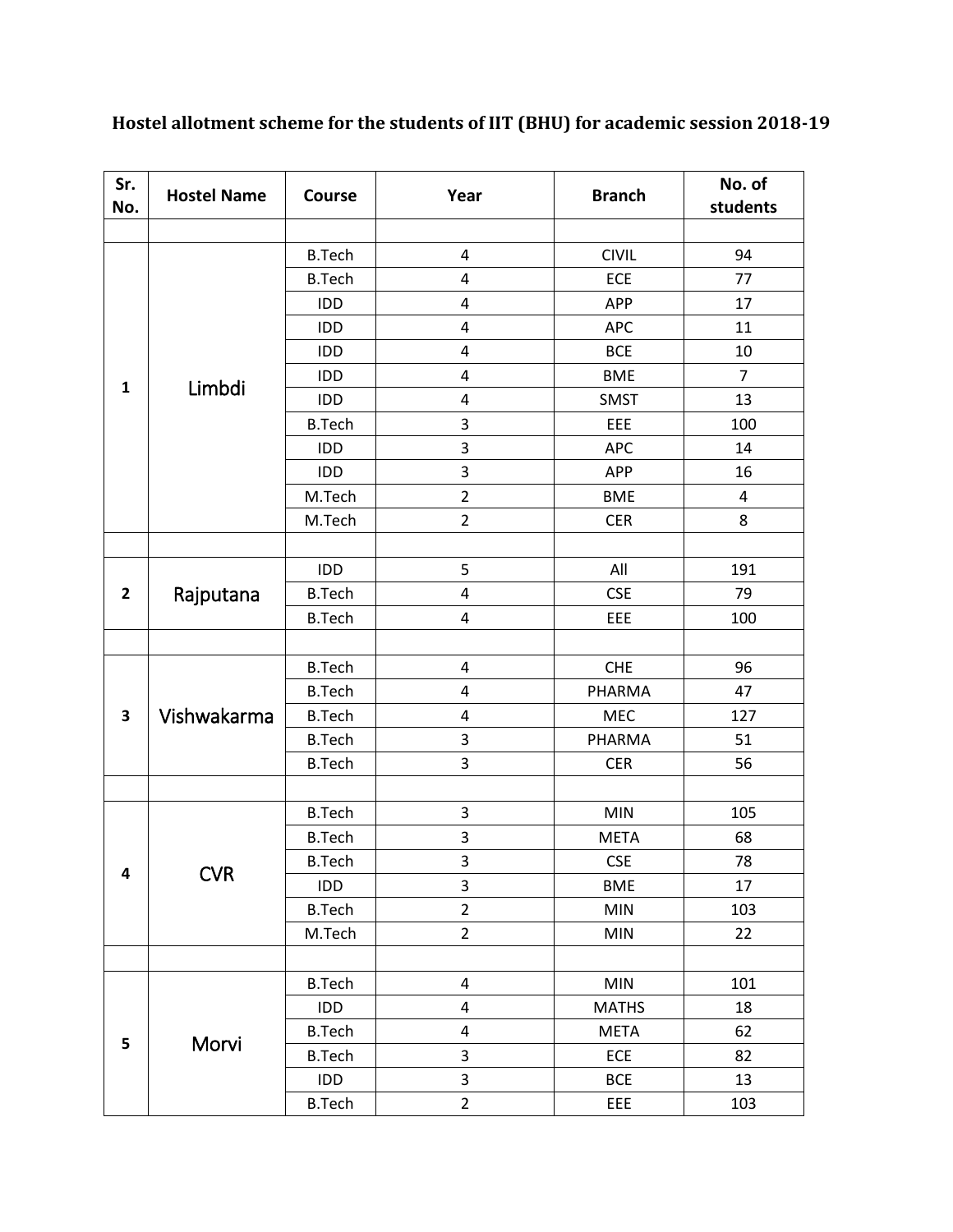| 6                       | Ramanujan     | <b>B.Tech</b> | 3                       | <b>CHE</b>  | 101 (Double) |
|-------------------------|---------------|---------------|-------------------------|-------------|--------------|
|                         |               | <b>B.Tech</b> | $\overline{2}$          | PHARMA      | 51 (Triple)  |
|                         |               | IDD           | $\overline{2}$          | <b>BCE</b>  | 11 (Triple)  |
|                         |               | IDD           | $\overline{2}$          | <b>SMST</b> | 17 (Triple)  |
|                         |               | <b>B.Tech</b> | $\overline{2}$          | ECE         | 83 (Triple)  |
|                         |               | <b>B.Tech</b> | $\overline{2}$          | <b>META</b> | 74 (Triple)  |
|                         |               |               |                         |             |              |
|                         | <b>DG</b>     | <b>B.Tech</b> | $\pmb{4}$               | <b>CER</b>  | 53           |
|                         |               | <b>B.Tech</b> | $\overline{2}$          | MEC         | 127          |
|                         |               | IDD           | $\overline{2}$          | APP         | 18           |
| $\overline{\mathbf{z}}$ |               | IDD           | $\overline{2}$          | <b>APM</b>  | 18           |
|                         |               | IDD           | $\mathbf 2$             | <b>APC</b>  | 15           |
|                         |               | IDD           | $\overline{2}$          | <b>BME</b>  | 13           |
|                         |               |               |                         |             |              |
|                         |               | PHD           | From ARYABHATTA 2       |             | 199          |
|                         | <b>ASNB</b>   | PHD           | From all hostels except |             | 66           |
|                         |               |               | Vivekanand              |             |              |
| 8                       |               | M.Tech        | $\overline{2}$          | EEE         | 29           |
|                         |               | M.Tech        | $\overline{2}$          | <b>SMST</b> | 8            |
|                         |               | M.Tech        | $\overline{2}$          | <b>BCE</b>  | 5            |
|                         |               | M.Tech        | $\overline{2}$          | <b>MET</b>  | 17           |
|                         |               |               |                         |             |              |
|                         | Vishwasarriya | <b>B.Tech</b> | 3                       | <b>CIV</b>  | 99           |
|                         |               | <b>B.Tech</b> | 3                       | MEC         | 130          |
|                         |               | IDD           | 3                       | <b>APM</b>  | 20           |
|                         |               | IDD           | 3                       | <b>SMST</b> | 16           |
| $\boldsymbol{9}$        |               | <b>B.Tech</b> | $\overline{2}$          | <b>CER</b>  | 57           |
|                         |               | <b>B.Tech</b> | 2                       | <b>CIV</b>  | 90           |
|                         |               | <b>B.Tech</b> | $\overline{c}$          | <b>CSE</b>  | 77           |
|                         |               | <b>B.Tech</b> | $\overline{2}$          | CHE         | 98           |
|                         |               | M.Tech        | $\overline{2}$          | CIV         | 46           |
|                         |               |               |                         |             |              |
| 10                      | Saluja        | M.Tech        | $\overline{2}$          | ECE         | 26           |
|                         |               | M.Tech        | $\overline{2}$          | <b>PHE</b>  | 27           |
|                         |               |               |                         |             |              |
| 11                      | Vivekananda   |               | PHD retains             |             |              |
|                         |               |               |                         |             |              |
|                         |               |               |                         |             |              |

**\* Phd 1st Year will be accommodated in hostels having vacancy.**